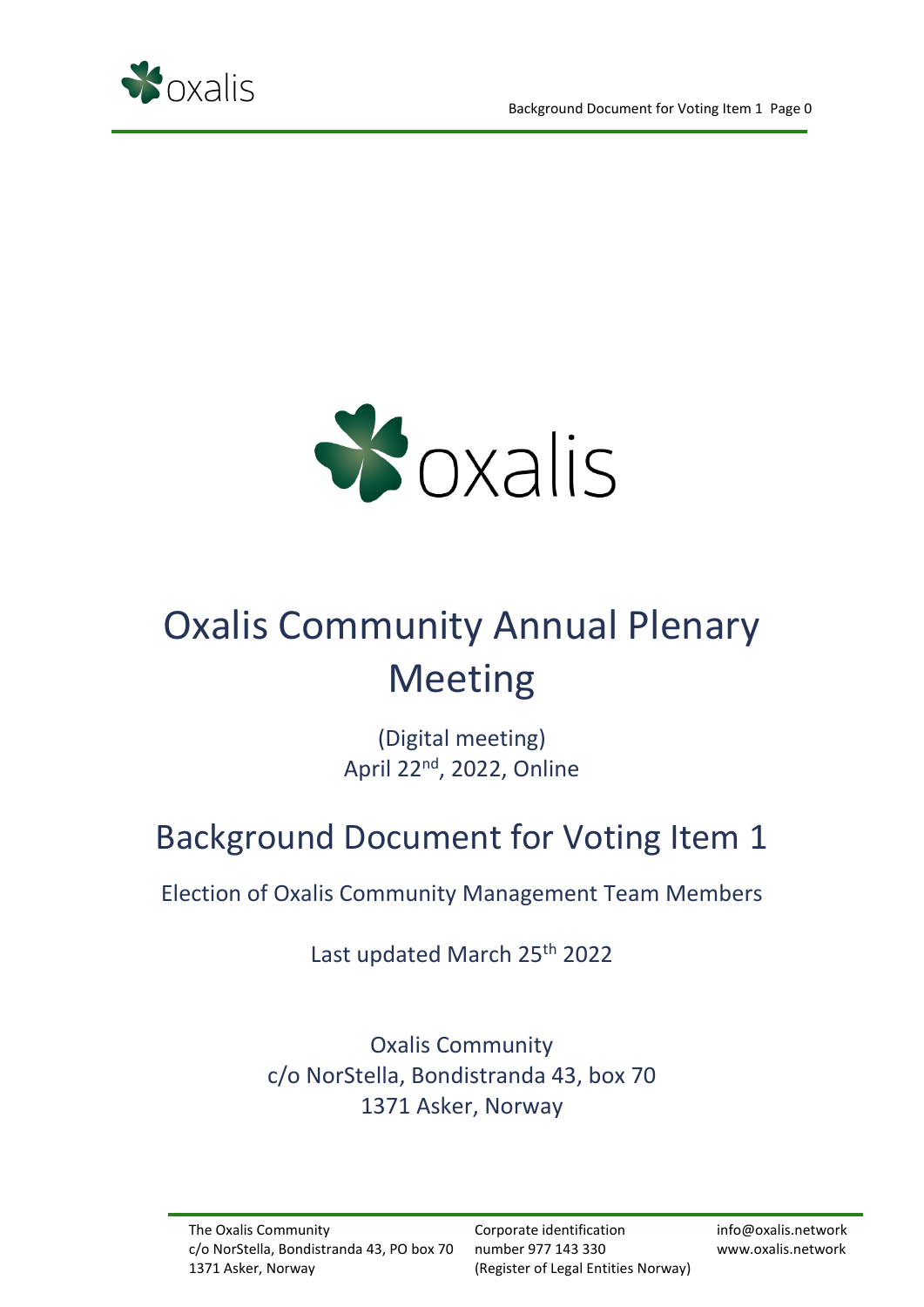

## **Table of Contents**

| $\mathbf{1}$   |  |
|----------------|--|
| 1.1            |  |
| 1.2            |  |
| 1.3            |  |
| 1.4            |  |
| 1.5            |  |
| $\overline{2}$ |  |
| 2.1            |  |
| 2.2            |  |
| 3              |  |
| 3.1            |  |
| 3.2            |  |
| 3.3            |  |
| 4              |  |
|                |  |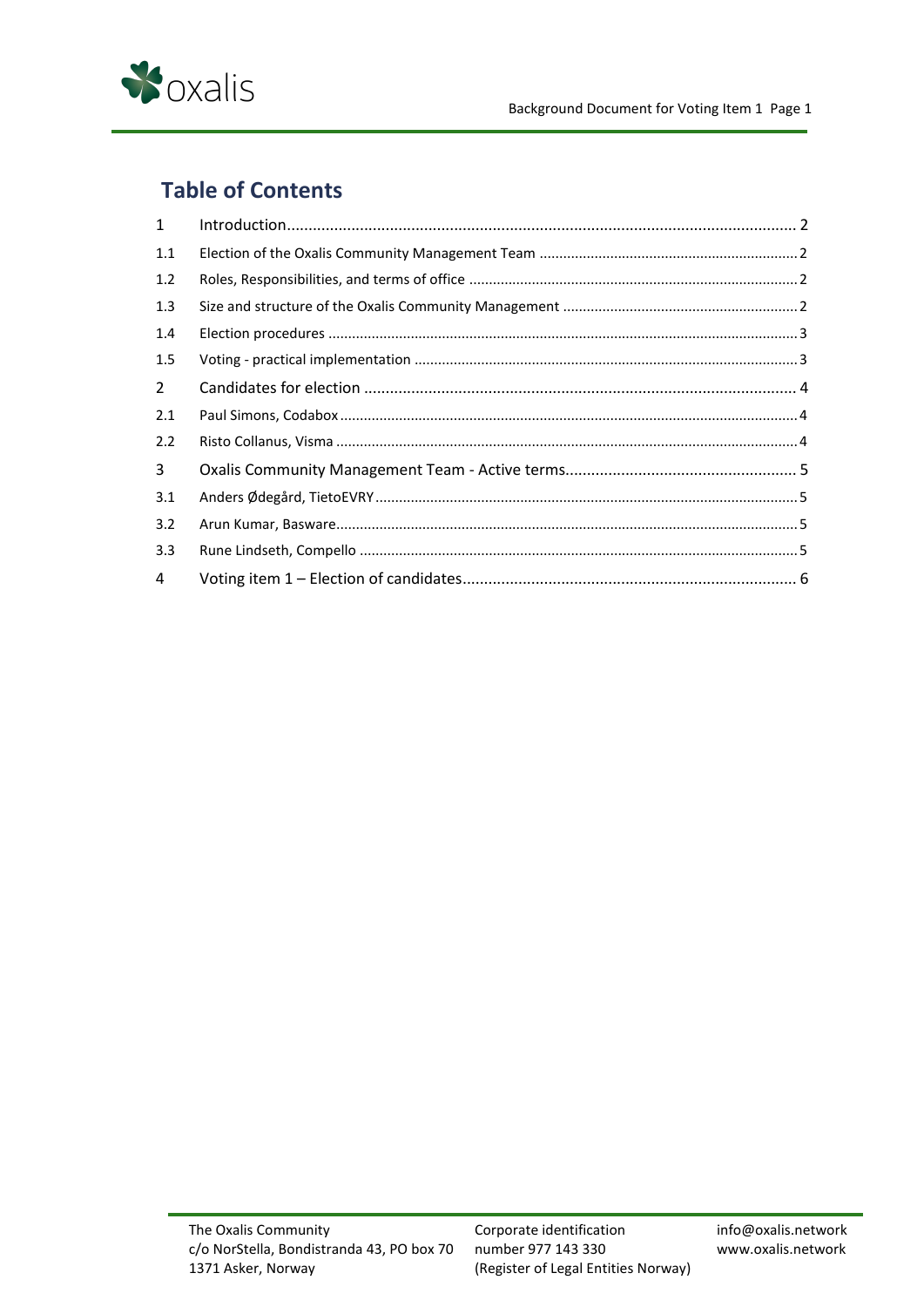

## <span id="page-2-0"></span>**1 Introduction**

The Oxalis Community is managed and organised by the elected representatives from the Community gold member organisations. The scope of this document is to cover the election of Oxalis Community Management Team members at the Oxalis Annual Plenary Meeting on April 22<sup>nd</sup>, 2022.

At this meeting the organisations with voting rights will be invited to:

- 1. Approve the term for the management positions.
- 2. Approve the number of management positions to be elected.
- 3. Evaluate the registered candidates.
- 4. Elect the management positions.

A call for candidates has been distributed to all listed Oxalis stakeholders, stating that the possibility to submit candidates to the Oxalis Management Team is open for all members with voting rights. Deadline for the submission of candidates was March 22<sup>d</sup>, 2022 EOB.

Election procedures (anonymous electronic ballot) were distributed to members with voting rights on March 25<sup>th</sup>, 2022, together with a presentation of the candidates.

Background document for election of Oxalis Community Members (this document) were uploaded to the Oxalis website March 25<sup>th</sup>, 2022.

## <span id="page-2-1"></span>**1.1 Election of the Oxalis Community Management Team**

All terms begin immediately after the meeting - and ends at the next or the following ordinary Annual Plenary Meeting – depending on the duration of the member's term.

The Oxalis Management Team is free to set up an advisory board – and invite to this board individuals who represent valuable competence and capacity (Oxalis Community membership is not<sup>1</sup> a requirement).

## <span id="page-2-2"></span>**1.2 Roles, Responsibilities, and terms of office**

The primary responsibilities for the elected Oxalis Management Team will be as follows:

- Strategic change management; defining the strategic priority of changes.
- Continually define and document the Oxalis Community governance bodies.
- Appointing an observer to the Peppol e-Delivery Community.

## <span id="page-2-3"></span>**1.3 Size and structure of the Oxalis Community Management**

The Oxalis Community Provisions allows for between 3 – 9 members for management of the Oxalis Community. In order to secure the Management Teams continuity and

 $<sup>1</sup>$  If the person is a non-member, he/she shall act as an advisor only.</sup>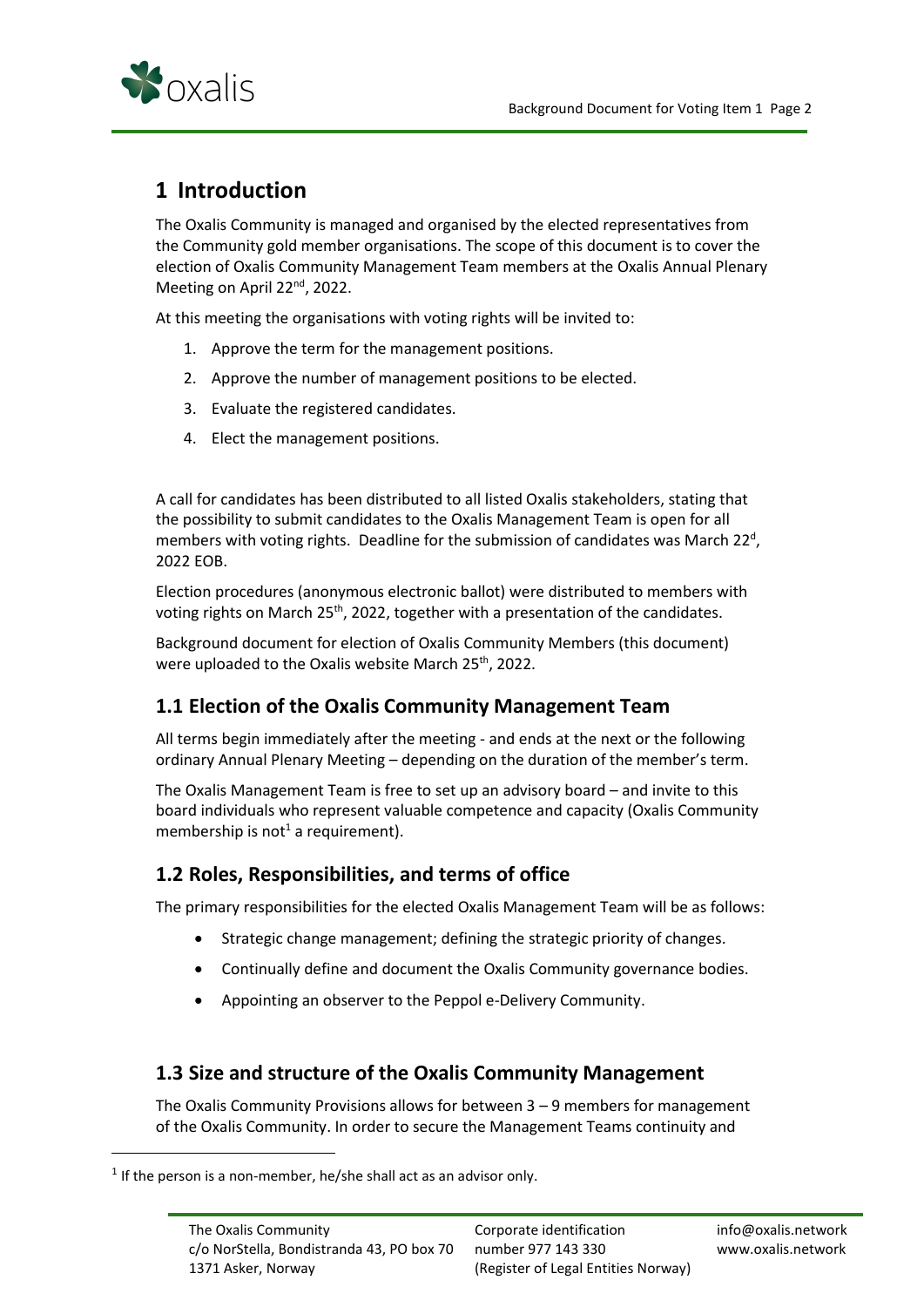

discretion, the term durations are evenly split between 1- and 2-year terms. The previous year the Oxalis Community Management Team consisted of 5 members, with 2 of the members terms ending at this upcoming Annual Plenary Meeting.

As the Chair and remaining 2 members were elected for 2-year terms at the 2021 Annual Plenary Meeting, both candidacies for election at the 2022 Annual Plenary Meeting will be eligible for 2-year terms.

## <span id="page-3-0"></span>**1.4 Election procedures**

Voting procedures for the approval of candidates for the Oxalis Community Management Team are listed below:

- Voting rights are limited to gold members only, with one (1) vote per organization.
- All items up for vote are described and documented as Voting Items, available fro[m https://www.oxalis.network/activities](https://www.oxalis.network/activities) .
- Members with voting rights can cast votes for any or all nominated candidates to the Oxalis Management Team.
- Members with voting rights are not required to vote for all nominated candidates.
- Approval of members to the Oxalis Management Team requires a minimum of 2 votes. If a candidate to Oxalis Management receives less than 2 votes, he/she is not elected.

## <span id="page-3-1"></span>**1.5 Voting - practical implementation**

#### **To submit your vote:**

Compose and send e-mail to: [oxalis@norstella.no](mailto:oxalis@norstella.no)

- **Subject: Vote for candidates - Oxalis Management Team**
- Content of the e-mail: <*insert name of gold member organisation*> hereby vote for:
	- o Paul Simons, Codabox and/or
	- o Risto Collanus, Visma or
	- o None of the candidates

.. as new members of the Oxalis Management Team at the 2022 Annual Plenary Meeting.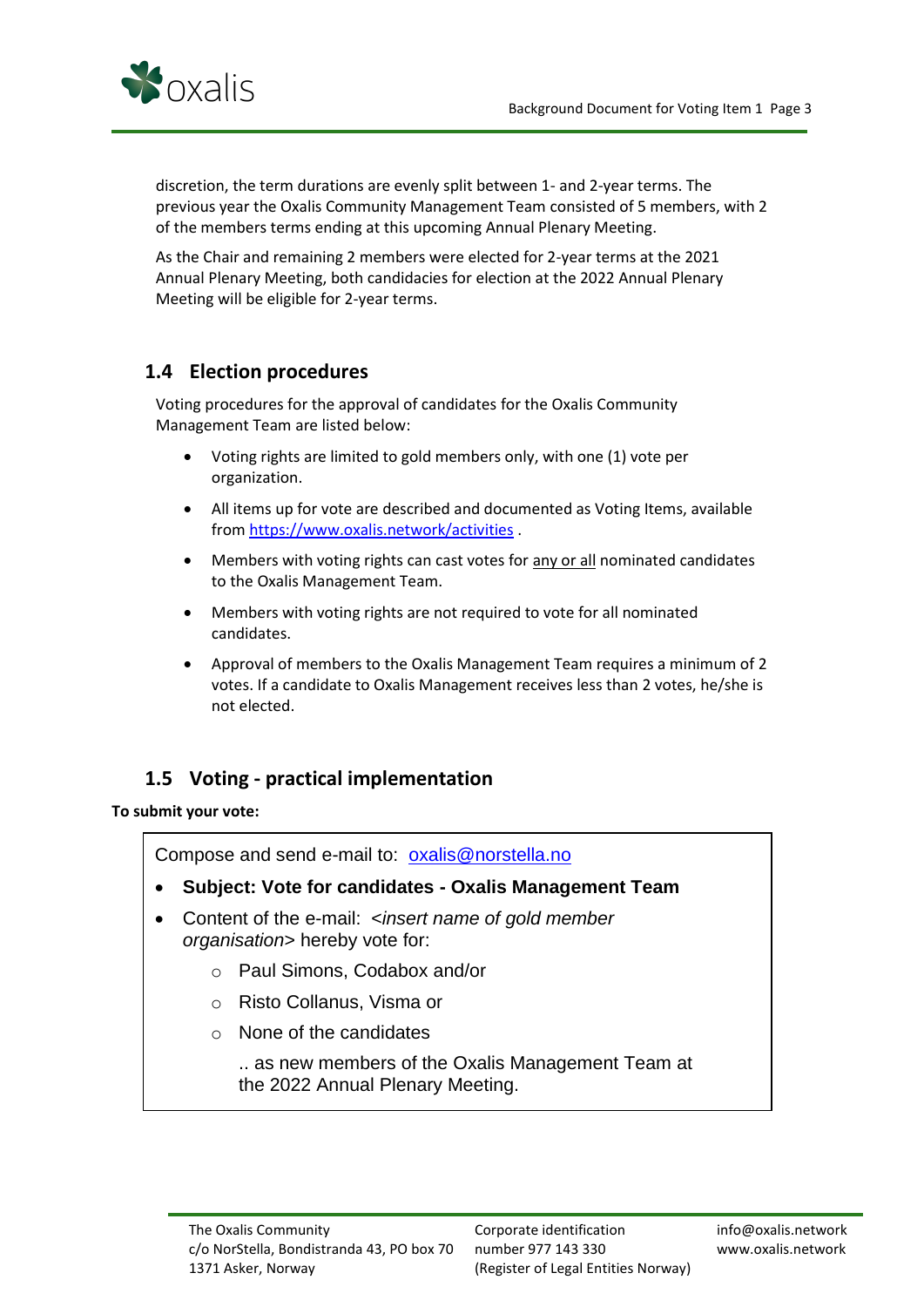

- Members with voting rights can cast their vote at any time before the meeting or during the Annual Plenary meeting. We suggest that you cast your vote early.
- Admission of votes will cease when called during the meeting, on April 22<sup>nd</sup>, 2022.
- Aggregated voting results<sup>2</sup> will be presented during the Annual Plenary Meeting and will be published as part of the minutes of meeting.
- All submitted votes are subject to verification against the list of registered members. Votes can be manually verified by e-mail to the e-mail address registered in the list of gold members.

## <span id="page-4-0"></span>**2 Candidates for election**

As a result of the call for candidates to the Oxalis Management Team, the following 2 candidacies are received:

## <span id="page-4-1"></span>**2.1 Paul Simons, Codabox**

#### *Candidate for Management Team Member – 2-year term*



As motivation for our candidacy we can bring as added value, both as Codabox and myself. Codabox is a certified AP on the Peppol network and Oxalis user. As such, Codabox can bring in the necessary experience.

Being leader of different workgroups and communities, I can bring in the necessary experience.

### <span id="page-4-2"></span>**2.2 Risto Collanus, Visma**

#### *Candidate for Management Team Member – 2-year term*



I am a Member of OpenPEPPOL eDelivery Community CMB for OpenPeppol. I was implementing our AP use of the Oxalis client in 2012 when we became part of the network and would like to be also involved in the future development of the Oxalis product.

A product that is a strong backbone component of the network, so it will be so also in the future to come.

<sup>&</sup>lt;sup>2</sup> Individual votes will not be published.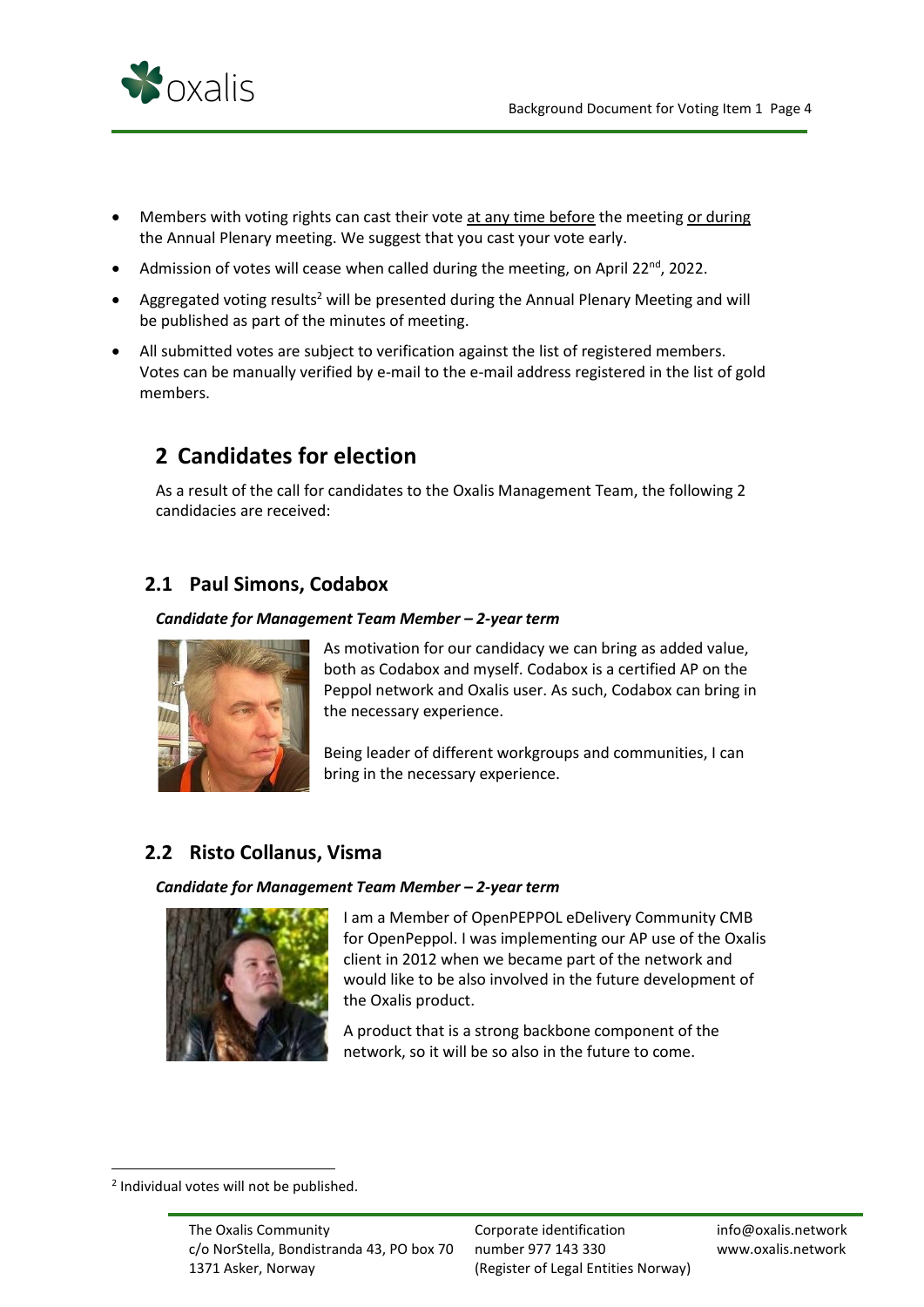

## <span id="page-5-1"></span><span id="page-5-0"></span>**3 Oxalis Community Management Team - Active terms**

## **3.1 Anders Ødegård, TietoEVRY**

#### *Candidate for Management Team Chair – term duration 2023.*



The Oxalis accesspoint software is an important software component in our PEPPOL offerings in Norway, Sweden and Finland. We deliver PEPPOL services within Post-award (all documents), PEPPOL Enhanced security (Payments) and PEPPOL Enhanced security (eGovernment).

Therefore, it is important for us to participate in the Oxalis Management Team so that we can influence that the oxalis software will continue to be a good building block for delivering

PEPPOL access point services.

#### <span id="page-5-2"></span>**3.2 Arun Kumar, Basware**

#### *Candidate for Management Team Member – term duration 2023.*



Extensive knowledge & experience on e-invoicing norms and standards across the globe. Deeply associated with Peppol since last 10 years and exactly 9 years of extensive experience working with Oxalis. Extensively contributed & participated in OpenPeppol working groups in the past and continuously working with OpenPeppol working groups to take it to the next level. Contributed in number of Open-Source Projects like Apache Camel, Oxalis, CIPA e-delivery, Restlet, Nutch etc. Contributing & participating in number of OpenPeppol

platform, forums, encouraging & supporting interoperability between different solutions and dedicatedly running "Peppol Integrator and Developers" LinkedIn group.

## <span id="page-5-3"></span>**3.3 Rune Lindseth, Compello**

#### *Candidate for Management Team Member – term duration 2023*



We are one of the largest users of Oxalis today in distribution volume, and it is important for us to participate actively in the future development of Oxalis.

We also think that we would be able to participate in a positive way to ensure that Oxalis is compliant with Peppol requirements at all times and remains a good and stable product for all members.